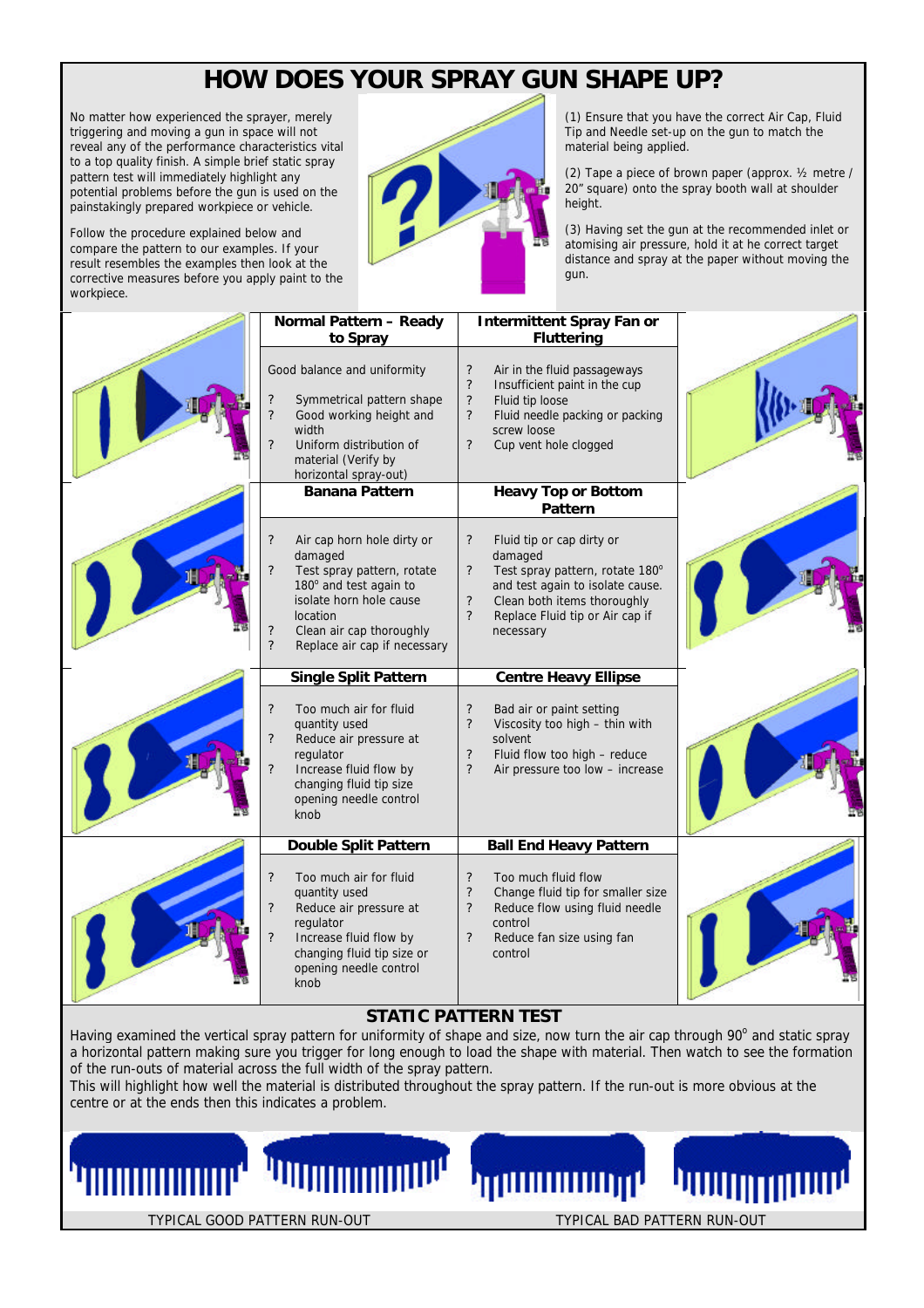# **Spray gun Maintenance and Troubleshooting Guide (JGA)**



**WARNING**

**IMPORTANT: Before using the gun for the first time, tighten the needle packing until the needle starts to bind. Then loosen the packing nut just enough so that the needle moves freely.**

**The following hazards may occur during the normal use of this equipment. Please read the following chart before using the equipment.**

| <b>Area</b>                                 | <b>Hazard</b>                                                                                                                                                                                                                                                                                                                                      | Safeguard                                                                                                                                                                                                                                                                                                                                                                                                                                                                                                                                              |
|---------------------------------------------|----------------------------------------------------------------------------------------------------------------------------------------------------------------------------------------------------------------------------------------------------------------------------------------------------------------------------------------------------|--------------------------------------------------------------------------------------------------------------------------------------------------------------------------------------------------------------------------------------------------------------------------------------------------------------------------------------------------------------------------------------------------------------------------------------------------------------------------------------------------------------------------------------------------------|
| Tells where hazards may occur.              | Tells where hazard is.                                                                                                                                                                                                                                                                                                                             | Tells how to avoid the hazard                                                                                                                                                                                                                                                                                                                                                                                                                                                                                                                          |
| Spray Area-<br><b>Fire Hazard</b>           | Solvent and coatings can be highly<br>flammable or combustible<br>especially<br>when sprayed.                                                                                                                                                                                                                                                      | Adequate exhaust must be provided to<br>keep air free of accumulations of flammable<br>vapours.<br>Smoking must never be allowed in the<br>spray area.<br>Fire extinguishing equipment must be<br>present in the spray area.                                                                                                                                                                                                                                                                                                                           |
| Solvent Spray                               | During cleaning and flushing, solvents<br>can be forcefully expelled from fluid and<br>air passageways. Some solvents can<br>cause eye injury.                                                                                                                                                                                                     | Wear eye protection                                                                                                                                                                                                                                                                                                                                                                                                                                                                                                                                    |
| <b>Toxic Substances</b>                     | Certain materials may be harmful if<br>inhaled, or if there is contact with the<br>skin.                                                                                                                                                                                                                                                           | Follow the requirements of the Material<br>Safety Data Sheet supplied by your coating<br>material manufacturer.<br>Adequate exhaust must be provided to<br>keep the air free of accumulations of toxic<br>materials.<br>Use a mask or respirator whenever there is<br>a chance of inhaling sprayed materials.<br>This mask must be compatible with the<br>material<br>being<br>sprayed<br>and<br>its<br>concentration.                                                                                                                                 |
| Explosion Hazard-<br>Incompatible Materials | Halogenated Hydrocarbon solvents - for<br>example: Methylene Chloride and 1,1,1 -<br>Trichloroethane are not chemically<br>compatible with the aluminium which may<br>be used in many system components.<br>The chemical reaction caused by these<br>solvents reacting with aluminium can<br>become violent and lead to an equipment<br>explosion. | Guns with stainless steel fluid passages<br>may be used with these solvents. However,<br>Aluminium is widely used in other spray<br>application equipment - such as material<br>pumps, cups and regulators, valves, etc.<br>Check all other equipment items before use<br>and make sure they can also be used<br>safely with these solvents. Read the label<br>or data sheet for the material you intend to<br>spray. If in doubt as to whether or not a<br>coating or cleaning or cleaning material is<br>compatible, contact your material supplier. |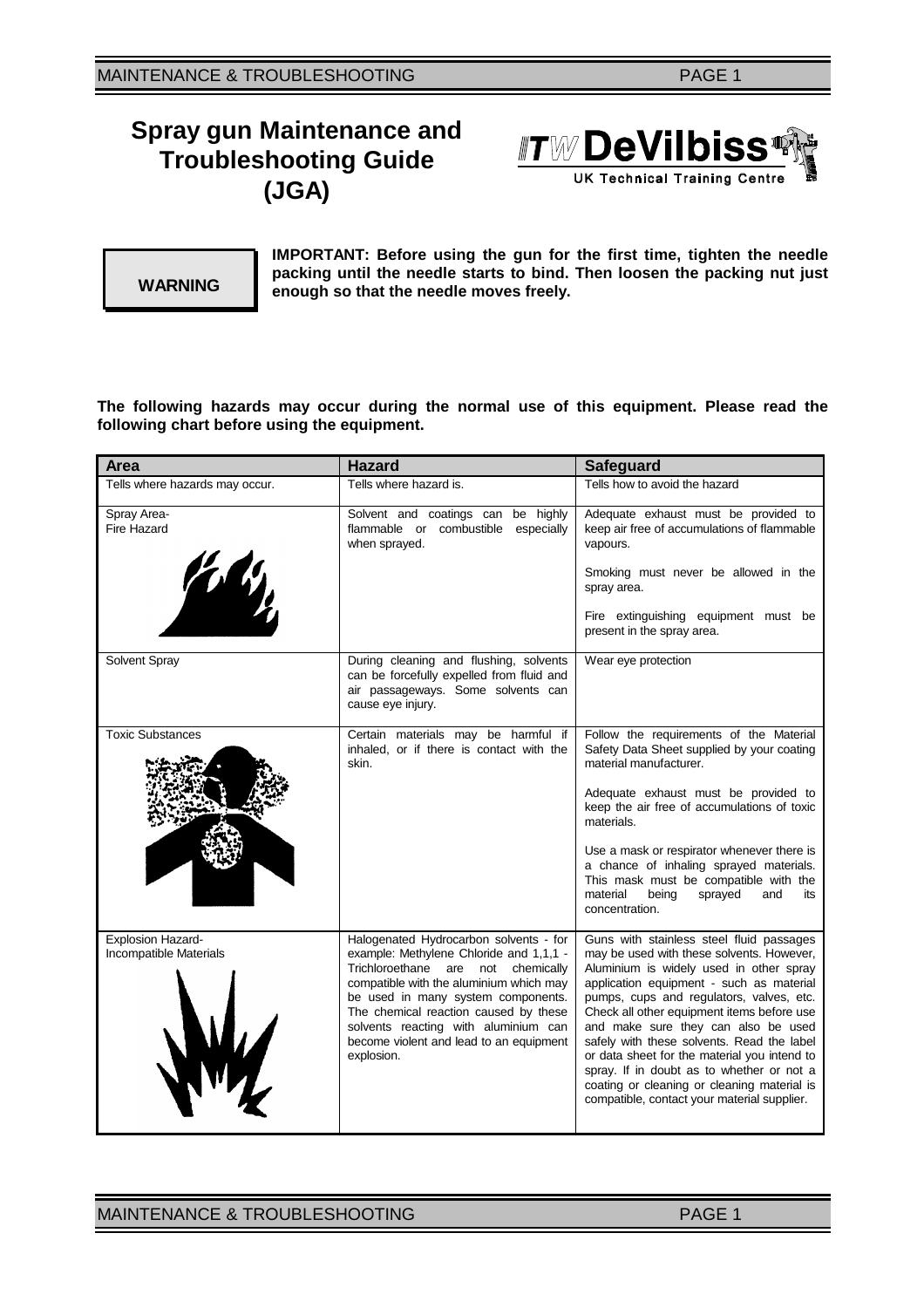| <b>SPRAY FAULTS</b>                    |                                                                                                                                                                                                                                                            |                                                                                                                                                                                                        |  |
|----------------------------------------|------------------------------------------------------------------------------------------------------------------------------------------------------------------------------------------------------------------------------------------------------------|--------------------------------------------------------------------------------------------------------------------------------------------------------------------------------------------------------|--|
| <b>Condition</b>                       | Cause                                                                                                                                                                                                                                                      | <b>Correction</b>                                                                                                                                                                                      |  |
| Improper spray pattern                 | Gun Improperly adjusted.                                                                                                                                                                                                                                   | Readjust gun, follow instructions carefully.                                                                                                                                                           |  |
|                                        | Dirty air cap<br>Fluid tip obstructed<br>Sluggish needle                                                                                                                                                                                                   | Clean air cap.<br>Clean<br>Lubricate (see lubrication section) or<br>loosen packing nut.                                                                                                               |  |
| Heavy top or bottom pattern            | Material build-up on air cap, partially<br>plugged horn holes, centre holes or jets.<br>Material build-up on fluid tip or partially<br>plugged fluid tip                                                                                                   | Soak cap or tip in suitable solvent and wipe<br>clean. To clean orifice, use a broom straw<br>or toothpick. Never use a wire or hard<br>instruments. This damages holes and<br>distorts spray pattern. |  |
| Heavy right or left side pattern       | Note: To determine where material build-up is, invert cap and test spray. If pattern shape<br>stays in same position, the condition is caused by material build-up on fluid tip. If pattern<br>changes with cap movement, the condition is in the air cap. |                                                                                                                                                                                                        |  |
| Heavy centre pattern                   | Too much material                                                                                                                                                                                                                                          | Reduce fluid flow by turning fluid needle<br>adjusting screw clockwise. Reduce fluid<br>pressure or increase atomisation pressure.                                                                     |  |
|                                        | Material too thick                                                                                                                                                                                                                                         | Thin                                                                                                                                                                                                   |  |
| Intermittent or 'fluttering' spray fan | Loose fluid tip                                                                                                                                                                                                                                            | Tighten to 17 Nm (150 ibf/in)                                                                                                                                                                          |  |
|                                        | Fluid tip not seated correctly in gun head                                                                                                                                                                                                                 | Remove tip, clean components, check<br>cone seating on tip and gun for damage or<br>contamination                                                                                                      |  |
|                                        | Gun (with cup) tipped at excessive angle.                                                                                                                                                                                                                  | Do not tip excessively or rotate fluid tube.                                                                                                                                                           |  |
|                                        | Obstructed fluid passage or hose.                                                                                                                                                                                                                          | Clean                                                                                                                                                                                                  |  |
| <b>AU-</b>                             | Loose or cracked fluid tube in cup or<br>tank.                                                                                                                                                                                                             | Tighten or replace                                                                                                                                                                                     |  |
|                                        | Insufficient fluid in cup or pressure tank.                                                                                                                                                                                                                |                                                                                                                                                                                                        |  |
|                                        | Too heavy fluid for suction feed.                                                                                                                                                                                                                          | Fill cup or tank                                                                                                                                                                                       |  |
|                                        | Dry or worn packing or loose packing nut.                                                                                                                                                                                                                  | Thin material or change to pressure feed                                                                                                                                                               |  |
|                                        | Plugged vent on suction feed cup.                                                                                                                                                                                                                          | Lubricate or replace. Tighten                                                                                                                                                                          |  |
|                                        | Gun fluid inlet loose or not sealed/seated<br>correctly                                                                                                                                                                                                    | Clean vent hole in cup lid.                                                                                                                                                                            |  |
|                                        | Fluid hose or cup not fitted correctly to                                                                                                                                                                                                                  | Tighten to 8 Nm (70 lbf/in)                                                                                                                                                                            |  |
|                                        | gun fluid inlet connector                                                                                                                                                                                                                                  | Remove, check mating surfaces and re-<br>tighten                                                                                                                                                       |  |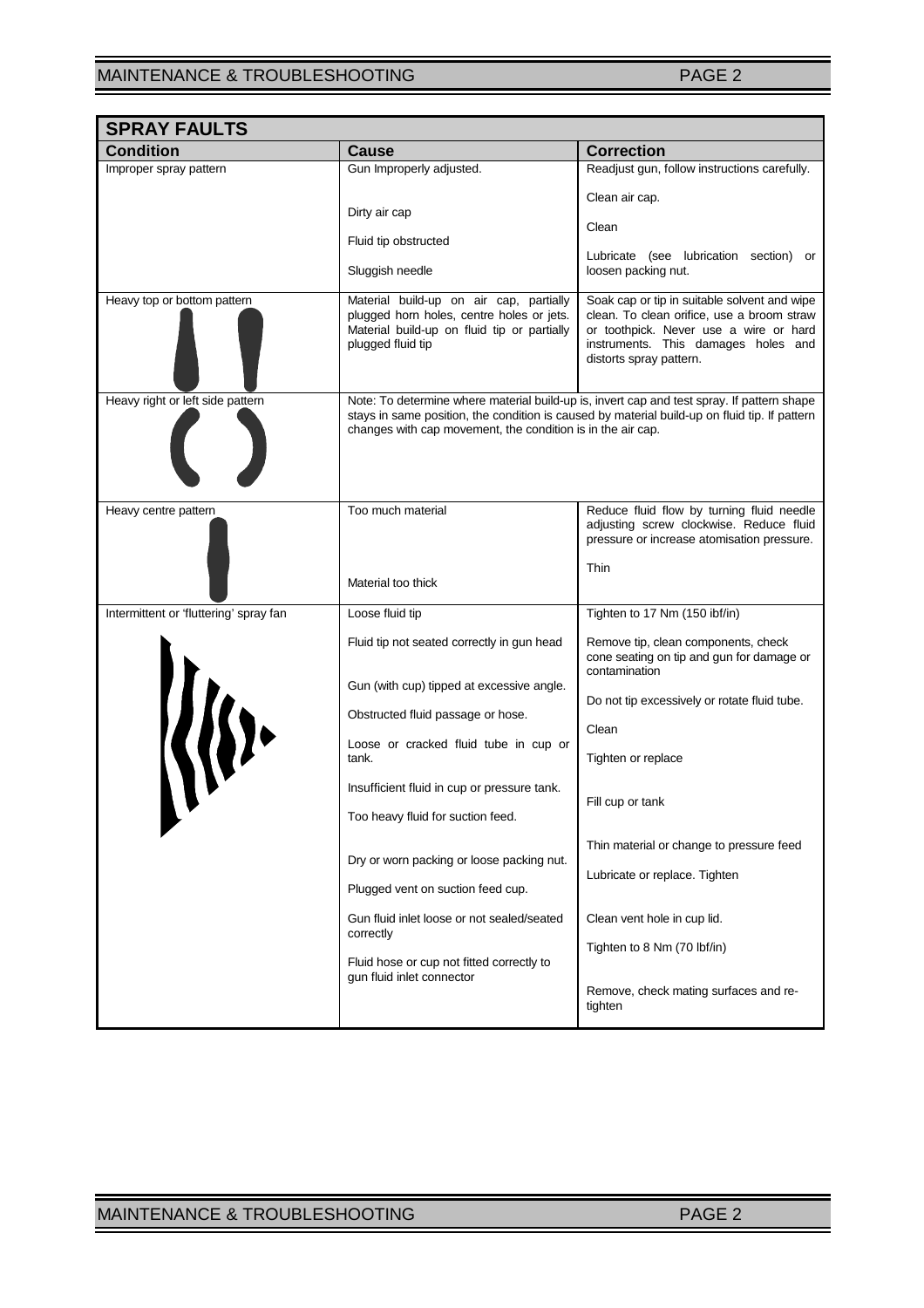| <b>SPRAY FAULTS</b>                                                         |                                                                     |                                                                                                                                                                              |  |
|-----------------------------------------------------------------------------|---------------------------------------------------------------------|------------------------------------------------------------------------------------------------------------------------------------------------------------------------------|--|
| <b>Condition</b>                                                            | <b>Cause</b>                                                        | <b>Correction</b>                                                                                                                                                            |  |
| Split spray pattern                                                         | Not enough<br>material<br>high<br>too<br>or<br>atomisation pressure | Reduce air pressure or increase fluid flow<br>by turning fluid needle adjusting screw<br>counterclockwise<br>increase<br>fluid<br>or<br>pressure on pressure feed container. |  |
| Excessive bounce-back                                                       | Too much atomisation air pressure                                   | Reduce air pressure                                                                                                                                                          |  |
|                                                                             | Gun too far from surface                                            | Check distance (normally 6-8")                                                                                                                                               |  |
|                                                                             | Improper technique i.e. arcing, & fanning<br>the gun                | Move at moderate pace, parallel to work<br>surface                                                                                                                           |  |
| <b>FINISH FAULTS</b>                                                        |                                                                     |                                                                                                                                                                              |  |
| Runs and sags                                                               | Too much material flow                                              | Adjust gun or reduce fluid pressure                                                                                                                                          |  |
|                                                                             | Material too thin                                                   | Mix properly or apply light coats                                                                                                                                            |  |
|                                                                             | Gun tilted on an angle                                              | Hold gun at right angle to work and adapt<br>to proper gun technique                                                                                                         |  |
| Thin, sandy coarse finish drying before it<br>flows out.                    | Gun too far from surface                                            | Check distance (normally 6-8")                                                                                                                                               |  |
|                                                                             | Too much air pressure                                               | Reduce air pressure and check spray<br>pattern                                                                                                                               |  |
|                                                                             | Improper thinner being used                                         | Follow<br>manufacturers<br>paint<br>mixing<br>instructions                                                                                                                   |  |
| Thick dimpled finish "orange peel". Too<br>much material coarsely atomised. | Gun too close to surface                                            | Check distance (normally 6-8")                                                                                                                                               |  |
|                                                                             | Air pressure too low                                                | Increase air pressure or reduce fluid<br>pressure                                                                                                                            |  |
|                                                                             | Improper thinner being used                                         | Follow<br>paint<br>manufacturers<br>mixing<br>instructions                                                                                                                   |  |
|                                                                             | Material not properly mixed                                         | Follow<br>manufacturers<br>paint<br>mixing<br>instructions                                                                                                                   |  |
|                                                                             | Surface rough, oily, dirty                                          | Properly clean and prepare                                                                                                                                                   |  |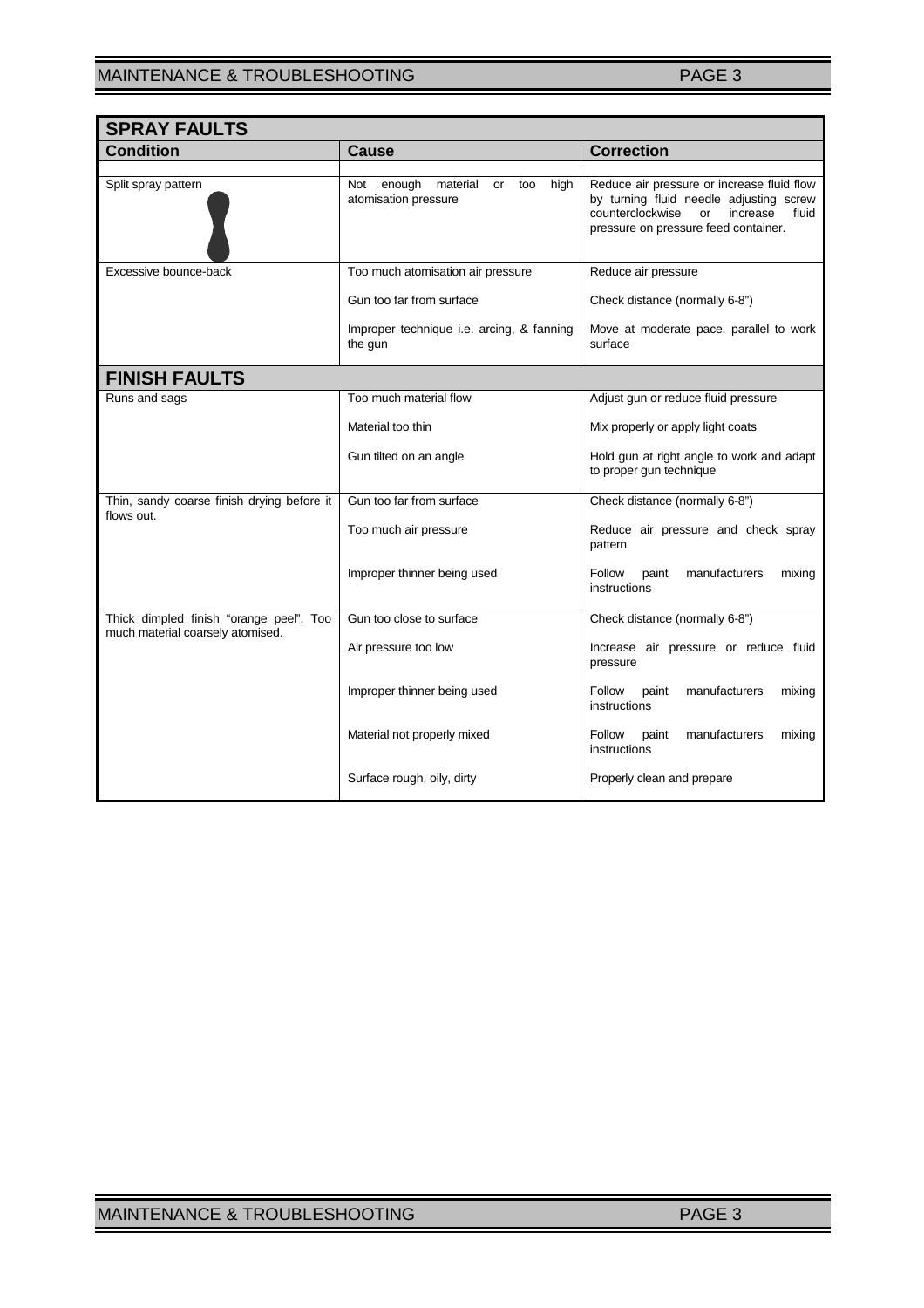### MAINTENANCE & TROUBLESHOOTING **ACCELED ACCEMBLE 4**

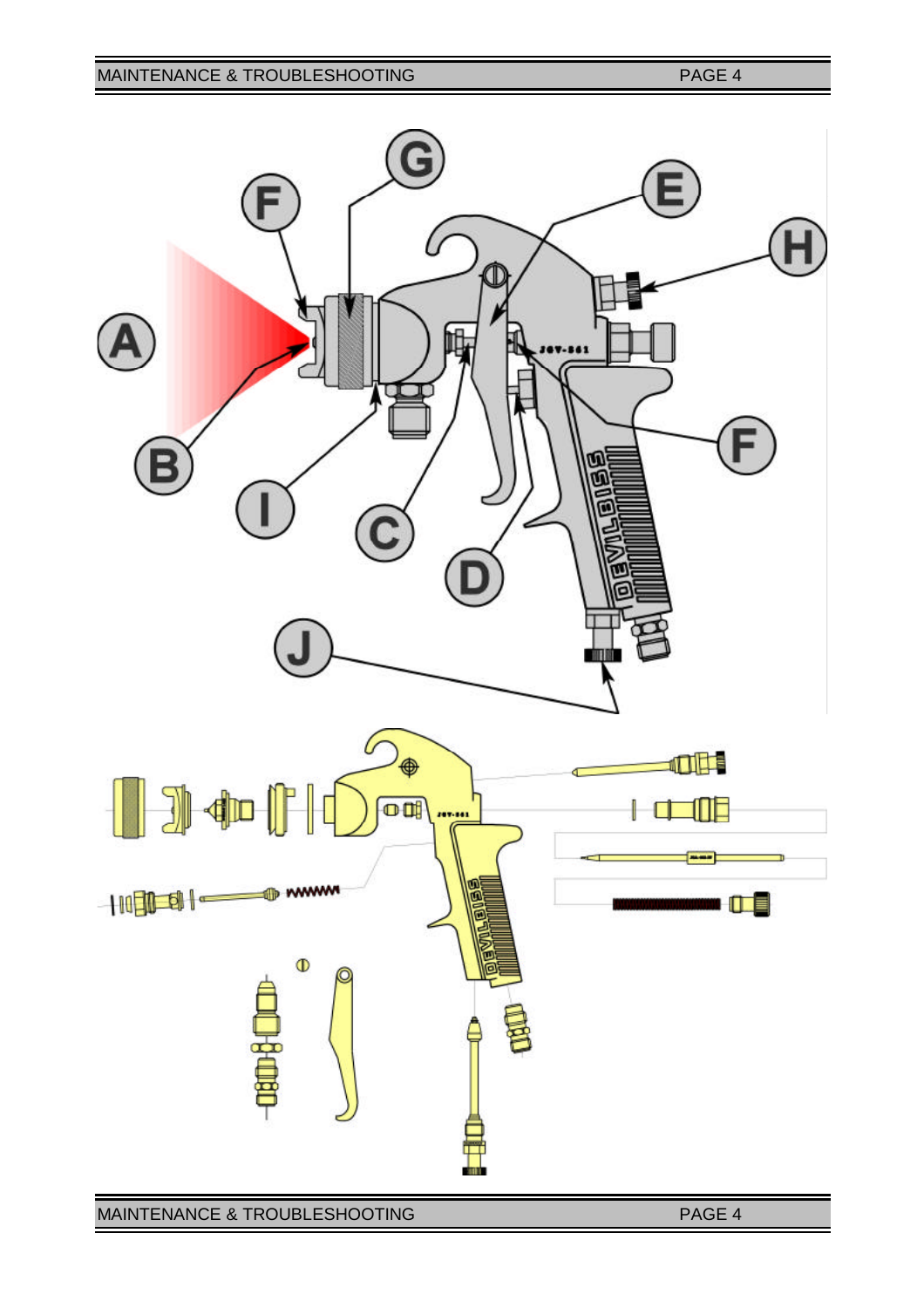| <b>GUN FAULTS</b> |                                                                     |                                                                        |                                                                                                 |
|-------------------|---------------------------------------------------------------------|------------------------------------------------------------------------|-------------------------------------------------------------------------------------------------|
|                   | Condition                                                           | Cause                                                                  | Correction                                                                                      |
|                   | Will not spray                                                      | No air pressure at gun                                                 | Check air supply and air lines                                                                  |
|                   |                                                                     | Internal mix or pressure feed air cap used<br>with suction feed        | Change to proper suction feed air cap                                                           |
| А                 |                                                                     | Fluid pressure too low with internal mix<br>cap and pressure tank      | Increase fluid pressure at tank                                                                 |
|                   |                                                                     | Fluid needle adjusting screw not open<br>enough                        | Open fluid needle adjusting screw                                                               |
|                   |                                                                     | Fluid too heavy for suction feed                                       | Thin material or change to pressure feed.                                                       |
| A                 | Gun 'spits' paint when triggering on<br>and off                     | Incorrect needle fitted to gun                                         | Check tip/needle selection chart and fit<br>correct item                                        |
|                   |                                                                     | Excessive needle wear                                                  | Replace with new needle                                                                         |
|                   |                                                                     | Excessive fluid tip wear                                               | Replace with new fluid tip                                                                      |
| A                 | Small air leak from air cap when<br>gun is not triggered            | Air valve contaminated and not correctly<br>seating                    | Remove valve and thorougly clean valve<br>shaft and seating surfaces                            |
|                   |                                                                     | Air Valve seal damaged or missing                                      | Replace                                                                                         |
|                   | Gun 'spits' paint when triggering on                                | Fluid tip not fitted correctly in gun head                             | Tighten to correct torque                                                                       |
| A                 | due to paint build-up inside air cap<br>between spraying operations | Fluid tip/needle leakage                                               | Check for damage or blockage                                                                    |
|                   | Slow fluid leak from fluid tip and<br>needle seat                   | Fluid Tip internal seat scored, damaged or<br>worn                     | Replace                                                                                         |
|                   |                                                                     | Fluid needle external profile damaged or<br>worn                       | Replace                                                                                         |
| Β                 |                                                                     | Contamination on needle or tip mating<br>surfaces preventing good seal | Thoroughly clean                                                                                |
|                   |                                                                     | Incorrect fluid tip for fluid needle fitted to<br>gun                  | Check tip/needle selection chart and fit<br>correct item                                        |
|                   |                                                                     | Sluggish needle                                                        | Lubricate packing                                                                               |
|                   |                                                                     | Tight packing nut                                                      | Adjust                                                                                          |
|                   | Major fluid leak or fluid jetting from<br>fluid tip and needle seat | Contamination on needle or tip mating<br>surfaces preventing good seal | Remove tip and needle and thoroughly<br>clean                                                   |
|                   |                                                                     | Incorrect fluid tip for fluid needle fitted to<br>gun                  | Check tip/needle selection chart and fit<br>correct item                                        |
| Β                 |                                                                     | Fluid needle stuck or 'binding up'                                     | Remove and clean fluid needle shaft, or<br>lubricate needle packing or loosen needle<br>packing |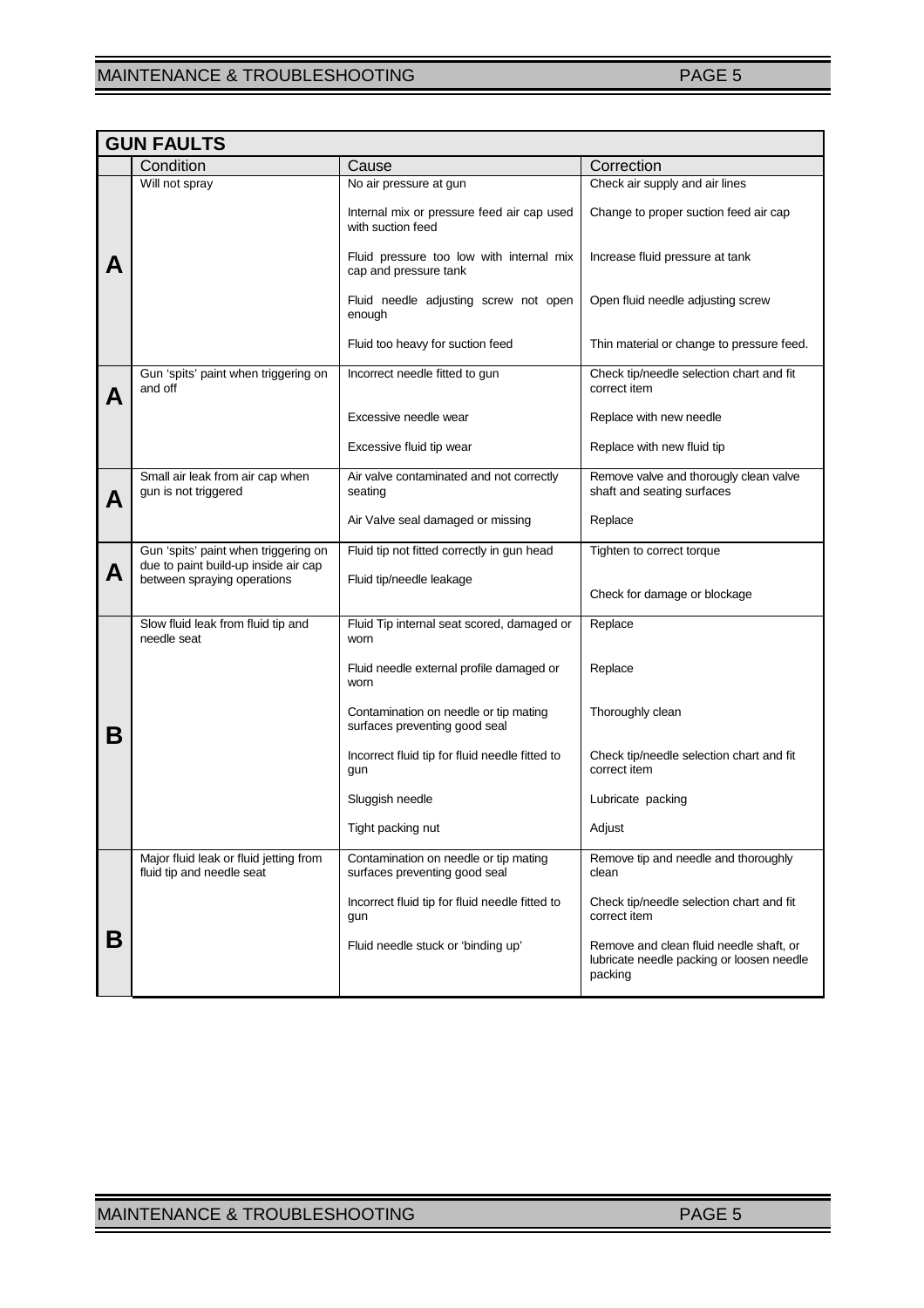### MAINTENANCE & TROUBLESHOOTING **ACCEPT AND THE SERVICE OF A PAGE 6**

| <b>GUN FAULTS</b> |                                                                                                               |                                                |                                                                               |
|-------------------|---------------------------------------------------------------------------------------------------------------|------------------------------------------------|-------------------------------------------------------------------------------|
|                   | Condition                                                                                                     | Cause                                          | Correction                                                                    |
|                   | Paint build-up on fluid tip                                                                                   | Fluid tip not fitted correctly in gun head     | Tighten to correct torque                                                     |
| Β                 |                                                                                                               | Fluid tip/needle leakage                       | Check for damage or blockage                                                  |
|                   | Paint build-up on Air cap                                                                                     | Damaged air cap holes                          | Replace with new Air cap                                                      |
| Β                 |                                                                                                               | Gradual build-up of bounce-back on gun<br>head | Thorougly clean                                                               |
| C                 | Slow fluid leak from needle packing                                                                           | Fluid needle packing worn or loose             | Tighten or replace as necessary                                               |
|                   | Air valve sluggish or slow to turn                                                                            | Air valve stem bent                            | Replace damaged component                                                     |
| D                 | on/off when trigger is<br>pulled/released                                                                     | Contamination on air valve stem                | Remove and clean                                                              |
| D                 | Air leak from around air valve stem                                                                           | Air valve seal damaged or missing              | Replace                                                                       |
| D                 | Air valve will not operate (air valve<br>stem will not fully slide into valve<br>body) when trigger is pulled | Air valve stem bent                            | Remove air valve and replace damaged air<br>valve stem                        |
|                   |                                                                                                               | Contamination on air valve stem                | Remove air valve and thoroughly clean                                         |
|                   | Stiff trigger action                                                                                          | Air valve stem bent                            | Replace damaged component                                                     |
|                   |                                                                                                               | Contamination on air valve stem                | Remove and clean                                                              |
| Е                 |                                                                                                               | Contamination on trigger bearing screw         | Remove and clean                                                              |
|                   |                                                                                                               | Contamination on fluid needle shaft            | Remove and clean                                                              |
|                   |                                                                                                               | Fluid needle packing too tight                 | Loosen packing nut                                                            |
|                   | Air leak from fluid needle exit point                                                                         | Seal damaged or missing                        | Replace                                                                       |
| F                 | in top of handle                                                                                              |                                                |                                                                               |
|                   | Air cap retaining ring will not rotate                                                                        | Contamination on retaining threads             | Soak gun head in solvent to soften paint                                      |
| G                 |                                                                                                               | Deformed or damaged retaining ring             | Cut retaining ring off of gun (probably<br>replace retaining ring and baffle) |
|                   | Unable to turn fan control knob on                                                                            | Internal O ring swollen or broken              | Replace O ring                                                                |
| п                 | top rear of gun                                                                                               | Paint contamination on threads                 | Remove and thoroughly clean                                                   |
|                   | Unable to get round spray                                                                                     | Fluid tip or air baffle incorrectly fitted     | Remove, check components for damage<br>and refit correctly                    |
| H                 |                                                                                                               | Air baffle chinmey damaged                     | Replace air baffle                                                            |
| ı                 | Air leak from baffle seal                                                                                     | Baffle seal swollen or damaged                 | Replace                                                                       |
|                   | Unable to turn air control valve on                                                                           | Internal O ring swollen or broken              | Replace O ring                                                                |
|                   | handle of gun                                                                                                 | Paint contamination on threads                 | Remove and thoroughly clean                                                   |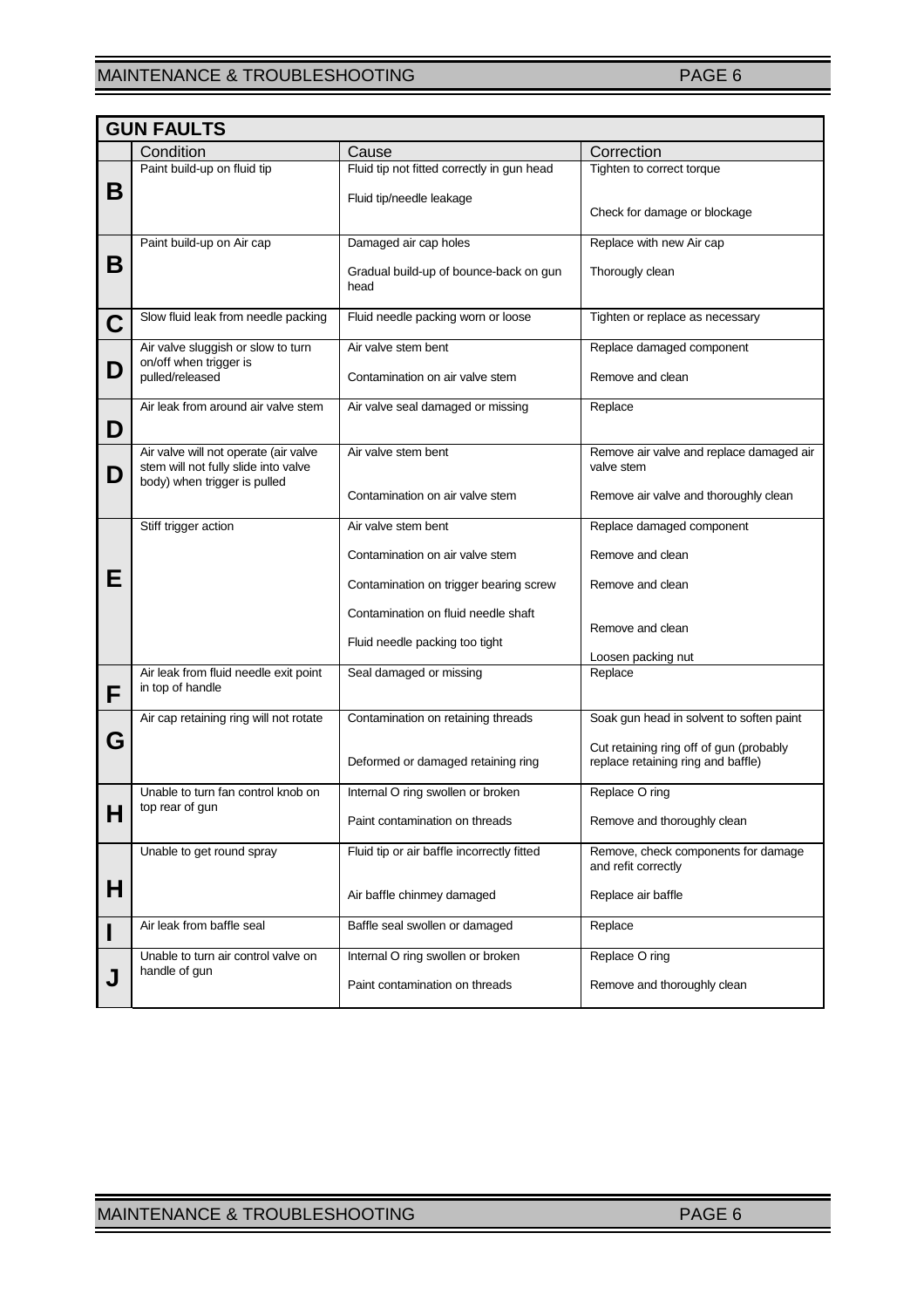### **Spray Gun Cleaning**

#### **Suction Feed Clean Up:**

Turn off air supply. Disconnect cup from lid. Raise tube out of material and pull trigger to allow remaining material to drain back into the cup. Then empty the cup of material. Clean the cup, lid and tube. Add some thinner to cup.

Reassemble - Turn on air supply and spray with proper cleaning solvent. Repeat with clean solvent if necessary. Remove solvent, disconnect gun, remove air cap and clean. Wipe gun and cup with cleaning solvent dampened rag.

#### **Pressure Feed Clean Up:**

First, turn off air supply to material source (cup, tank or pump). Release material pressure from the system by opening relief valve or pulling trigger on gun.

On a pressure cup or tank, material in hoses may be drained back. Lid must be loose and all air pressure off. Keep gun higher than container and pull trigger. Allow material to drain back into the container. Pour off remaining material.

A hose cleaner can be used to clean inside of fluid hose, gun and fluid tube in cup or tank. Connect fluid hose to hose cleaner,. Open air valve at hose cleaner. Pull trigger on gun and slowly open cleaning solvent valve on hose cleaner. Flush until clean. Shut off mixing valve when solvent and air discharge is clear. Allow air to dry passages and then shut air valve at hose cleaner. Repeat with hose to cup or tank connected to hose cleaner. Lid on cup or tank should be set to one side of the shell or on a waste container.

**Note** - This cannot be done with a pump. Pump must be run with proper solvent to clean.

Clean inside of container and lid. Wipe down gun with cleaning solvent dampened rag, then lubricate. Use SSL-10 spray gun lube.

Without a hose cleaner, remove excess material from cup or tank and clean. Set up cup, tank or pump to operate with clean cleaning solvent. Turn off atomisation air to gun. Trigger gun into waste container. Continue flushing until cleaning solvent is clear. Blow air through hose to dry. Wipe hose and gun with cleaning solvent dampened rag and lubricate gun.

#### **Cleaning the Air Cap:**

Remove the air cap and, if dirtied with dry paint, let it soak in clean solvent. Later, brush and wipe off the air cap. If any holes in the cap are clogged, probe them with a whittled match-stick or tooth pick. Don't ream the air cap holes with wire, nails or metal tools. This may damage the hole and result in imperfect spray patterns.

Note - Never soak the entire gun in cleaning solvent. This will dry out the packing and remove lubrication.

**Lubrication:**



Daily, or after each use if intermittent, place a drop of SSL-10 gun lube on the points shown. Springs behind the fluid needle and air valve should have a light coat of petroleum jelly.